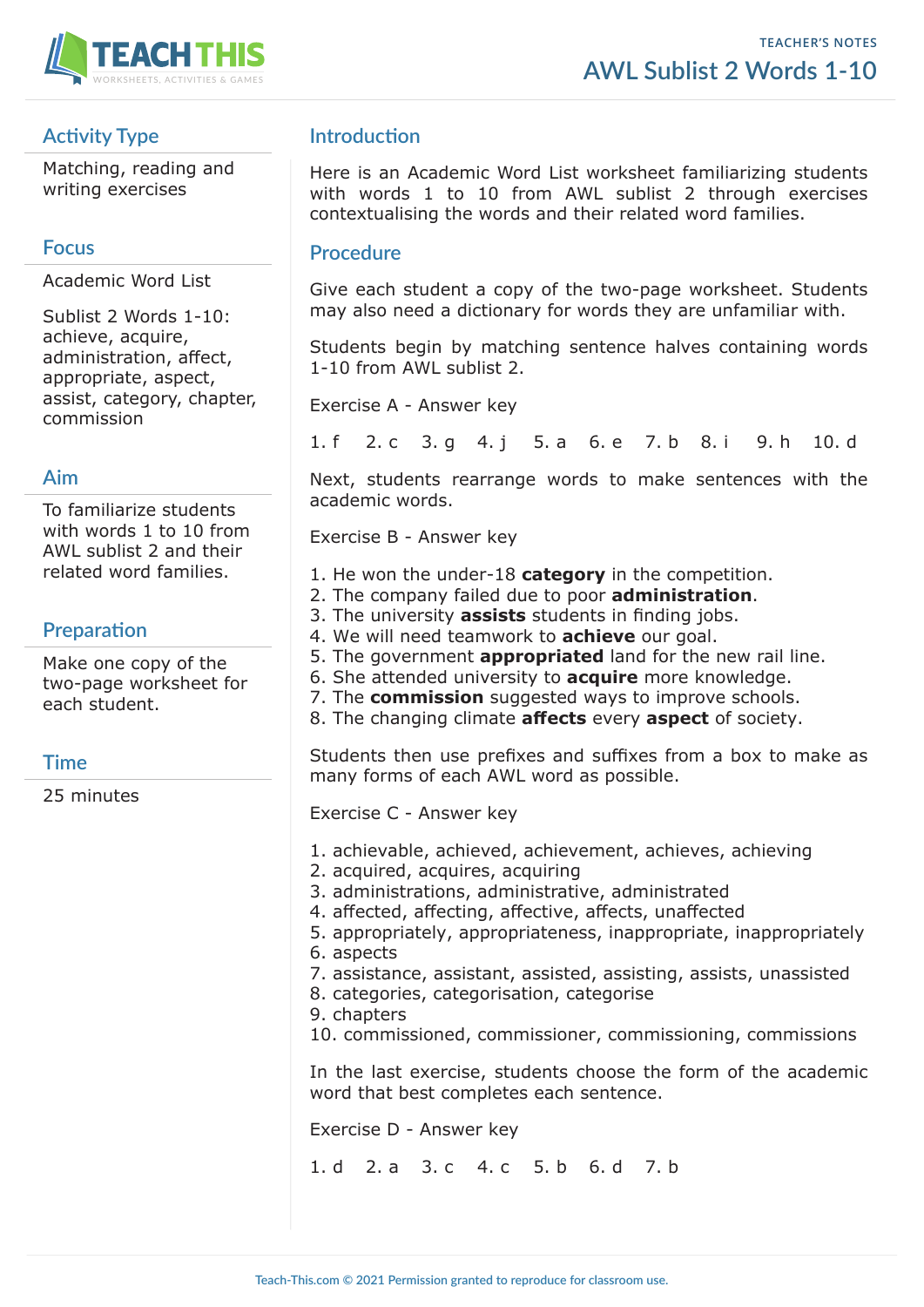

| A. Match the sentence halves containing words 1-10 from AWL sublist 2 in bold.             |                                               |  |  |  |  |  |  |  |  |  |  |
|--------------------------------------------------------------------------------------------|-----------------------------------------------|--|--|--|--|--|--|--|--|--|--|
| 1. In that mystery novel, every                                                            | a. affect your ability to drive safely.       |  |  |  |  |  |  |  |  |  |  |
| 2. He always looks for opportunities to                                                    | b. appropriate for young children.            |  |  |  |  |  |  |  |  |  |  |
| 3. A famous architect received the                                                         | c. acquire rare baseball cards.               |  |  |  |  |  |  |  |  |  |  |
| 4. Through negotiation, they were able to                                                  | d. category due to their similarities.        |  |  |  |  |  |  |  |  |  |  |
| 5. If you are tired or distracted, it will                                                 | e. administration of justice.                 |  |  |  |  |  |  |  |  |  |  |
| 6. Biases are an important factor in the                                                   | f. chapter ends with a surprise plot twist.   |  |  |  |  |  |  |  |  |  |  |
| 7. Many parents felt the film was not                                                      | g. commission for the new museum.             |  |  |  |  |  |  |  |  |  |  |
| 8. Your duties in this job would be to                                                     | h. aspect, she proposed a brilliant solution. |  |  |  |  |  |  |  |  |  |  |
| 9. After considering the issue from every                                                  | <i>i.</i> assist in developing new products.  |  |  |  |  |  |  |  |  |  |  |
| 10. We can view these phenomena as one  j. <b>achieve</b> a mutually beneficial agreement. |                                               |  |  |  |  |  |  |  |  |  |  |
| B. Rearrange the words to make sentences with the academic words.                          |                                               |  |  |  |  |  |  |  |  |  |  |
| 1. the / he / $category$ / won / in the competition / under-18                             |                                               |  |  |  |  |  |  |  |  |  |  |
|                                                                                            |                                               |  |  |  |  |  |  |  |  |  |  |
| 2. failed / the company / administration / poor / due to                                   |                                               |  |  |  |  |  |  |  |  |  |  |
|                                                                                            |                                               |  |  |  |  |  |  |  |  |  |  |
| 3. students / finding / the university / jobs / <b>assists</b> / in                        |                                               |  |  |  |  |  |  |  |  |  |  |
|                                                                                            |                                               |  |  |  |  |  |  |  |  |  |  |
| 4. need / we / our goal / teamwork / will / to achieve                                     |                                               |  |  |  |  |  |  |  |  |  |  |
|                                                                                            |                                               |  |  |  |  |  |  |  |  |  |  |
| 5. appropriated / the new rail line / for / the government / land                          |                                               |  |  |  |  |  |  |  |  |  |  |
|                                                                                            |                                               |  |  |  |  |  |  |  |  |  |  |
| 6. she / university / knowledge / more / to <b>acquire</b> / attended                      |                                               |  |  |  |  |  |  |  |  |  |  |
|                                                                                            |                                               |  |  |  |  |  |  |  |  |  |  |

7. suggested / schools / the **commission** / to improve / ways

..................................................................................................................................

8. of / every / the changing climate / **aspect** / **affects** / society

..................................................................................................................................